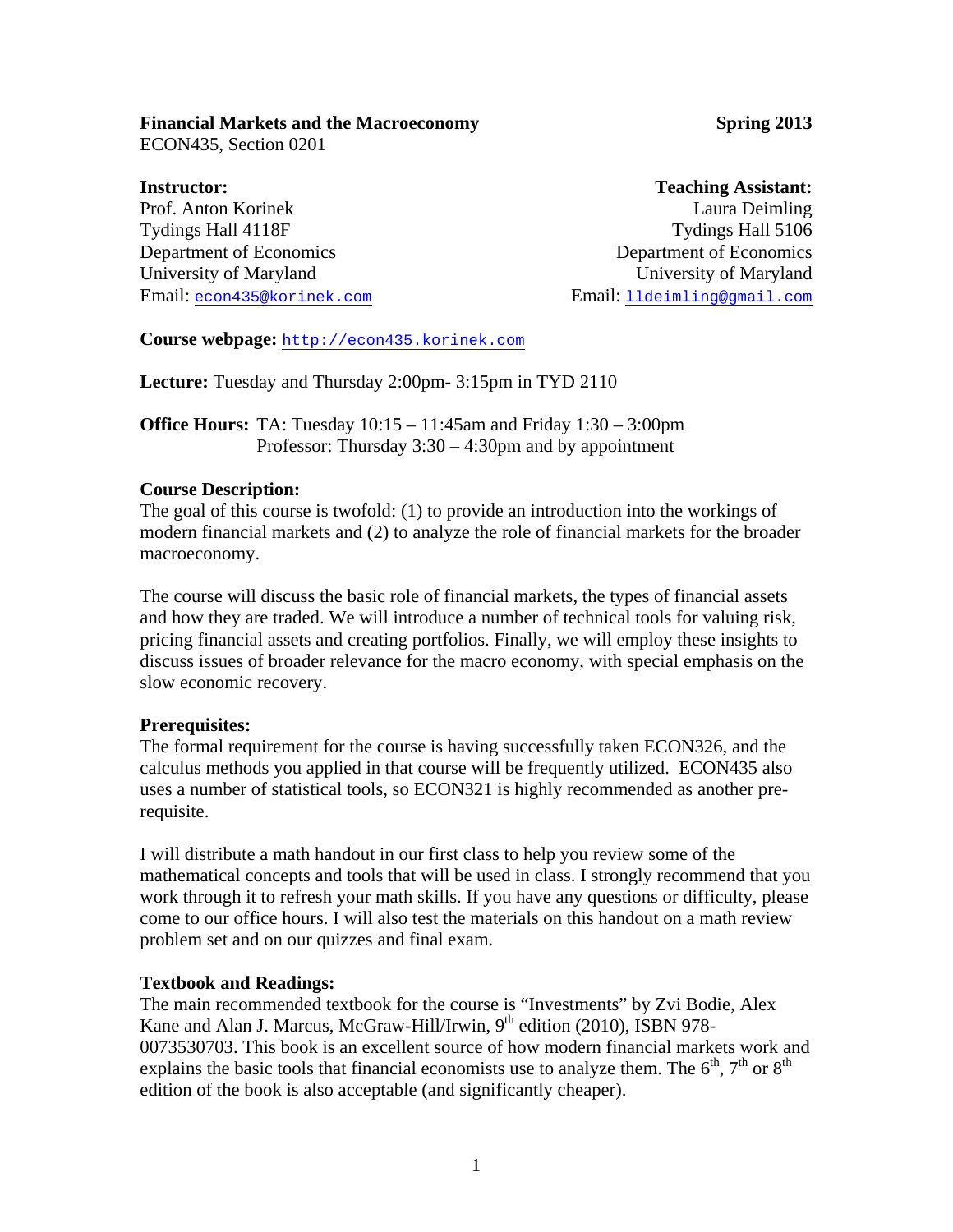A second reading is the "Financial Times" (FT), a leading daily business newspaper, to which I strongly recommend that you subscribe. FT offers 15-week student online or print subscriptions, and tablet subscriptions are available as well. You could also read the print version in the library. The FT will be an invaluable tool in preparing your in-class financial news analysis presentation and blog posting.

### **Composition of Grade:**

- 10 % Class participation and investment game
- 16 % Financial news analysis presentation & blog posting
- 24 % Problem sets
- 30 % Quizzes (10 % each)
- 20 % Final exam

There will be no opportunities for extra credit. If at any point during the semester you face circumstances which prevent you from attending lecture, handing in problem sets on time, making a presentation and/or participating in quizzes or exams, please contact me as soon as possible to discuss ways to manage the situation. There is little that can be done after an unsatisfactory grade has been assigned.

### **Class Preparation and Participation:**

Students are expected to be prepared for each lecture by studying the textbook chapters as indicated below. Furthermore, you are expected to follow our regular financial news discussion and analysis in class and online to connect the theoretical concepts that we are studying to what is going on in financial markets day-to-day. Preparing all of these materials will help you to actively and effectively participate in classroom discussions. This means regular class attendance is an expectation. You will be responsible for all the preparatory materials in your problem sets, quizzes and exams.

#### **Financial News Analysis Presentation and Blog:**

One of the main goals of our course is to actively follow the news in financial markets. For each class meeting, we will sign up a team of two students to review the most recent financial developments.

During the week before your presentation, make sure to buy and read a financial newspaper (Financial Times or Wall Street Journal) every day and keep track of all important financial developments by following related articles from at least two different online news sources (such as Bloomberg.com, MarketWatch.com, Yahoo! Finance, Google finance etc). You want to be exposed to a variety of opinions.

Your presentation will consist of two parts. First, spend some time to discuss in person how markets performed since our last class meeting and analyze what caused this performance. Secondly, screen a recorded video in which you analyze and discuss two to three specific topics that are closely related to our course. You should do in-depth research on these topics and present a brief summary, your analysis and your comments. You can record your video from the camera of most laptops using e.g. SMRecorder or the trial version of Camtasia. If you have never recorded a video make yourself familiar with how to do this as soon as possible. If you do not have access to a laptop with a camera,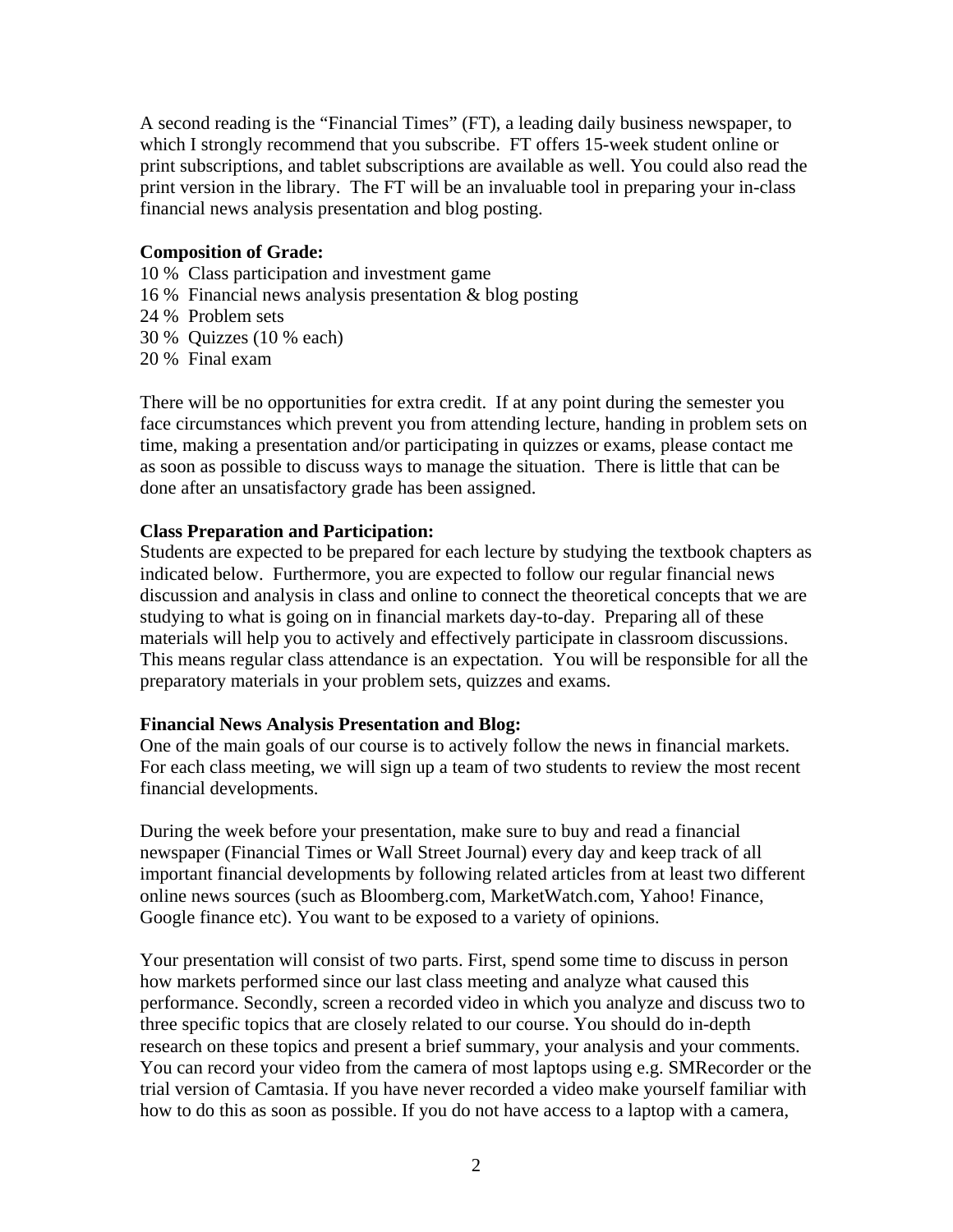then our TA will be able to help you record the video in her office hours. (In that case, try to schedule your presentation for a Tuesday.)

In addition to the presentation and the video, post an online summary with links (around 300 – 400 words) to our financial news analysis blog at http://econ435.tumblr.com/. I urge all class participants to sign up to this blog and read it regularly to be well prepared for problem sets, quizzes and the final exam.

## **Virtual Investment Game:**

In order to gain some practical experience with financial markets, I require that every student participates in a simulated virtual stock exchange game, for which you can register at: http://www.marketwatch.com/game/umd-econ435-spring-213a0 Sign up using the first letter of your first name plus your last name. For example, my user ID would be akorinek.

The first session of the game runs from 1/30 to 3/13/2013. You will be given a virtual \$10,000 investment account and be permitted to trade stocks and ETFs. You are expected to buy at least one security by 2/7 and to follow your virtual portfolio closely so that you can provide a brief update on how your investments have performed every class, if called upon. A second session of the game will run from 3/25 to 5/8/2013 and will include more sophisticated trading options. The goal of the investment game is to gain more practical insights into financial markets, but the performance of your investment portfolio will not impact your grade. (Exception: the mid-term winner and the final winner will each obtain 5 bonus points; the runner-ups will obtain 3 bonus points).

We will determine who earned the highest returns in the two games on 3/14 and 5/9/2013. On 3/14 and 5/7 you are expected to hand in a short report (no more than 1 page) on your investment strategy and on how your investments have performed. (Please include your username on the report.) The winners of the two games will present their investment strategies to class.

## **Problem Sets:**

There will be six mandatory problem sets throughout the semester, each of which will be given equal weight. (In addition, I will distribute a math problem set to refresh your math skills that you acquired in ECON326.) The problem sets will help you to work through the materials covered in class and will be useful in your preparation for the quizzes and final exam. Therefore I assign an important weight of the final grade to your performance on problem sets.

## **Medical Excuses:**

Students or a guardian must email me *prior* to class to inform me if they will not be in attendance due to illness or injury and thus will miss a class assignment/exam/deadline. In the very next class session that you are in attendance, you must present me with written documentation of your illness/injury (a copy of your medical notes is acceptable). If you do not inform me or if you do not present me with timely documentation, 0 points will be given to you for the missed assignment/exam.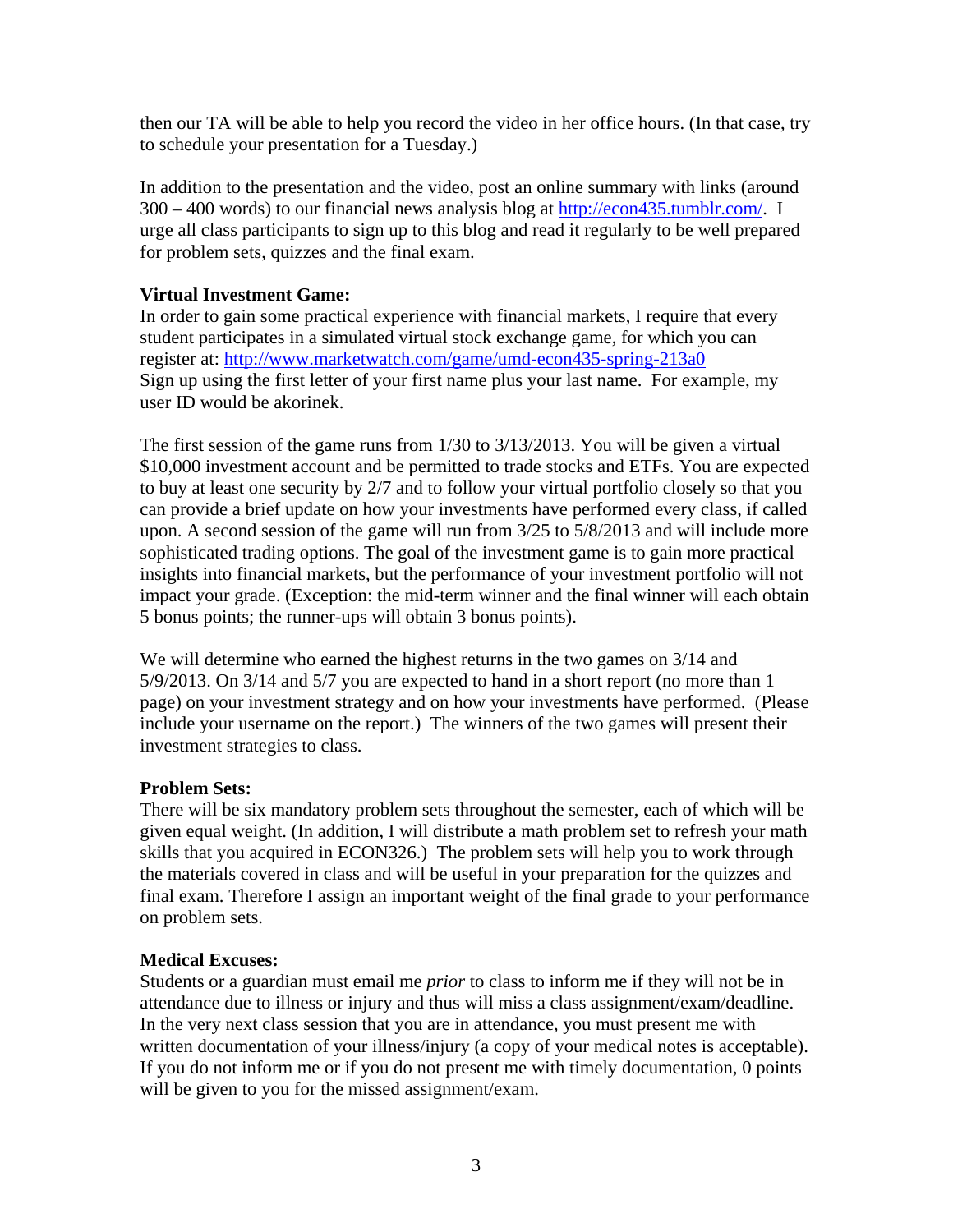For problem sets, the following rules apply: if you will have to miss a class, turn in your problem set by leaving it in my mailbox in the main office of the economics department (Tydings 3110, open until 4:30pm) or by slipping it under my office door (Tydings 4118F) *before the beginning of class*. If you are late, I will drop 33% of the points if you hand it in after class the same day and 50% of the points if you hand it in the day after its due date. Later submissions will not receive any credit.

## **Quizzes and Final Exam:**

There will be three quizzes throughout the semester and one final exam. The material covered by the quizzes will be cumulative, but with special focus on the most recent materials. If you fail to take a quiz or exam, you will receive a zero score, unless your absence is due to one of the legitimate causes listed in the Undergraduate Catalog *and* you provide documentation for this as soon as possible.

You are responsible for all material in the relevant chapters of the textbook (see below), for the topics we covered in the financial news analysis presentations and blog and for what is discussed in my lectures. If you miss lectures, make sure that you copy the notes of one of your colleagues.

## **Course Evaluations:**

At the end of the semester, please let me know what you liked and what you disliked about this class by taking advantage of the University's on-line course evaluation system. I really appreciate your feedback – incorporating your suggestions will help me in updating the course for future generations of students.

## **Learning Assistance:**

If you are experiencing difficulties in keeping up with the academic demands of this course, contact the Learning Assistance Service, 2202 Shoemaker Building, 301-314- 7693. Their educational counselors can help with time management, reading, math learning skills, note-taking and exam preparation skills. All their services are free to UMD students.

### **Students with Disabilities:**

Students with disabilities are required to get in touch with me within the first three weeks of classes and furnish the required documentary evidence. I will be happy to accommodate your needs.

### **Academic Integrity:**

The University of Maryland, College Park has a nationally recognized Code of Academic Integrity, administered by the Student Honor Council. This Code sets standards for academic integrity at Maryland for all undergraduate and graduate students. As a student you are responsible for upholding these standards for this course. It is very important for you to be aware of the consequences of cheating, fabrication, facilitation, and plagiarism. For more information on the Code of Academic Integrity or the Student Honor Council, please visit http://www.shc.umd.edu